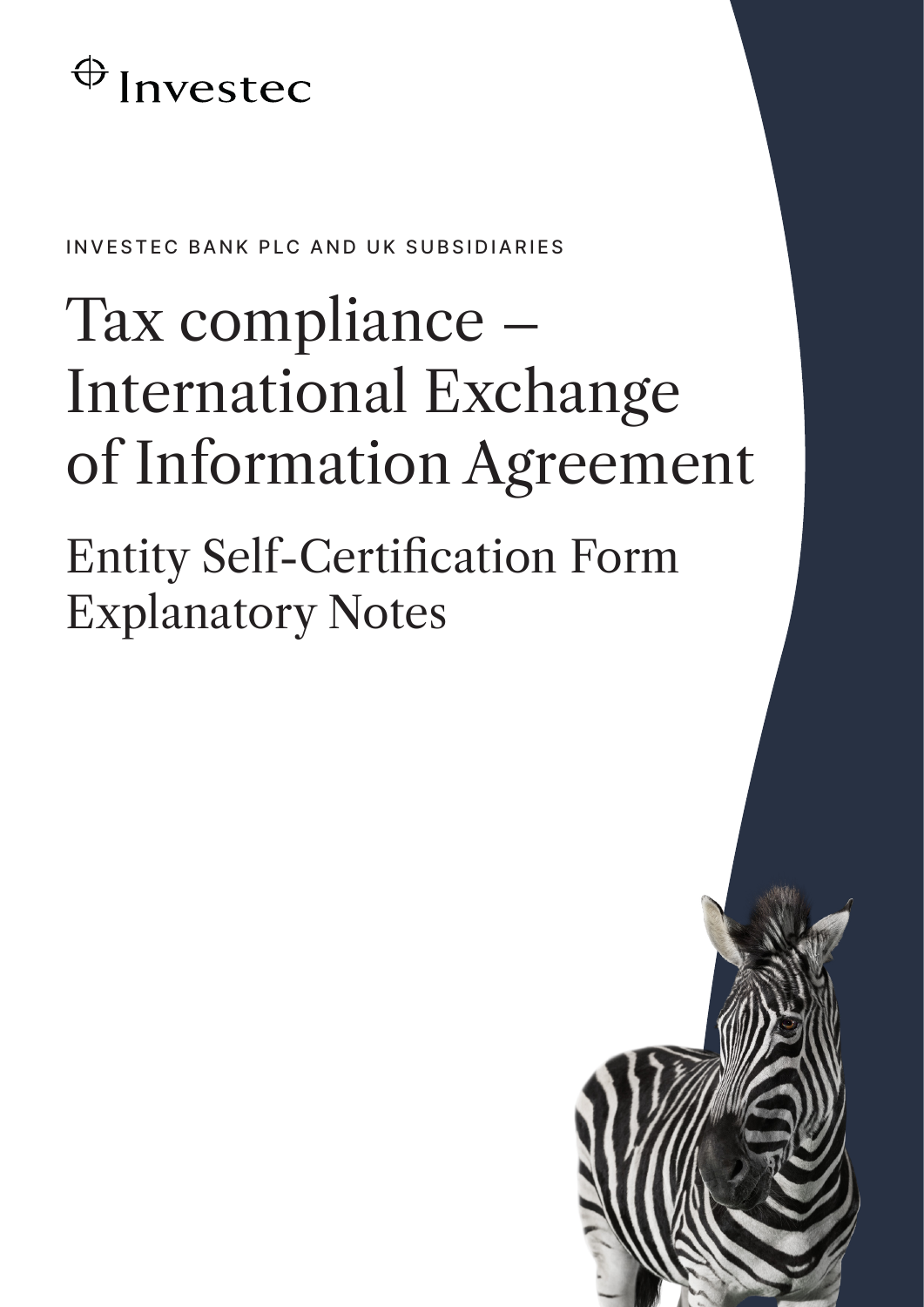#### **Explanatory notes**

These Explanatory Notes are intended to assist you in completing the Investec Bank plc and UK subsidiaries Self Certification form and should not be construed as legal or tax advice. The definitions used in the explanation of terms are specific to UK entities. For entities that are not based in the UK for tax purposes, please refer to your local jurisdiction's legislation.

The information contained within this document is correct as at the time of printing (May 2018) and subject to change in the event of subsequent amendments or updates to the tax regulations or guidance notes.

"Entity" means a legal person or a legal arrangement, such as a corporation, organisation, partnership, trust or foundation. This term covers any person other than an individual (i.e. a natural person).

#### **A. Introduction**

For the purposes of the Investec Bank plc and UK subsidiaries Self Certification form, the Tax Regulations refer to UK regulations to enable automatic exchange of information and include:

I. UK-US Agreement to Improve International Tax Compliance and to Implement FATCA ("Foreign Account Tax Compliance Act")

II. Council Directive 2011/16/EU(c), including the amendment: Council Directive 2014/107/EU ("DAC") III. the Multilateral Competent Authority Agreement on the Automatic Exchange of Financial Account Information ("CRS")

Further guidance and information for UK resident organisations can be found on HMRC's website under **https://www.gov.uk/government/collections/automatic-exchange-of-information-agreements** If your organisation is not resident in the UK, please refer to your local jurisdiction's legislation. Alternatively, you may want to seek the advice of a professional tax advisor when completing the Self Certification form.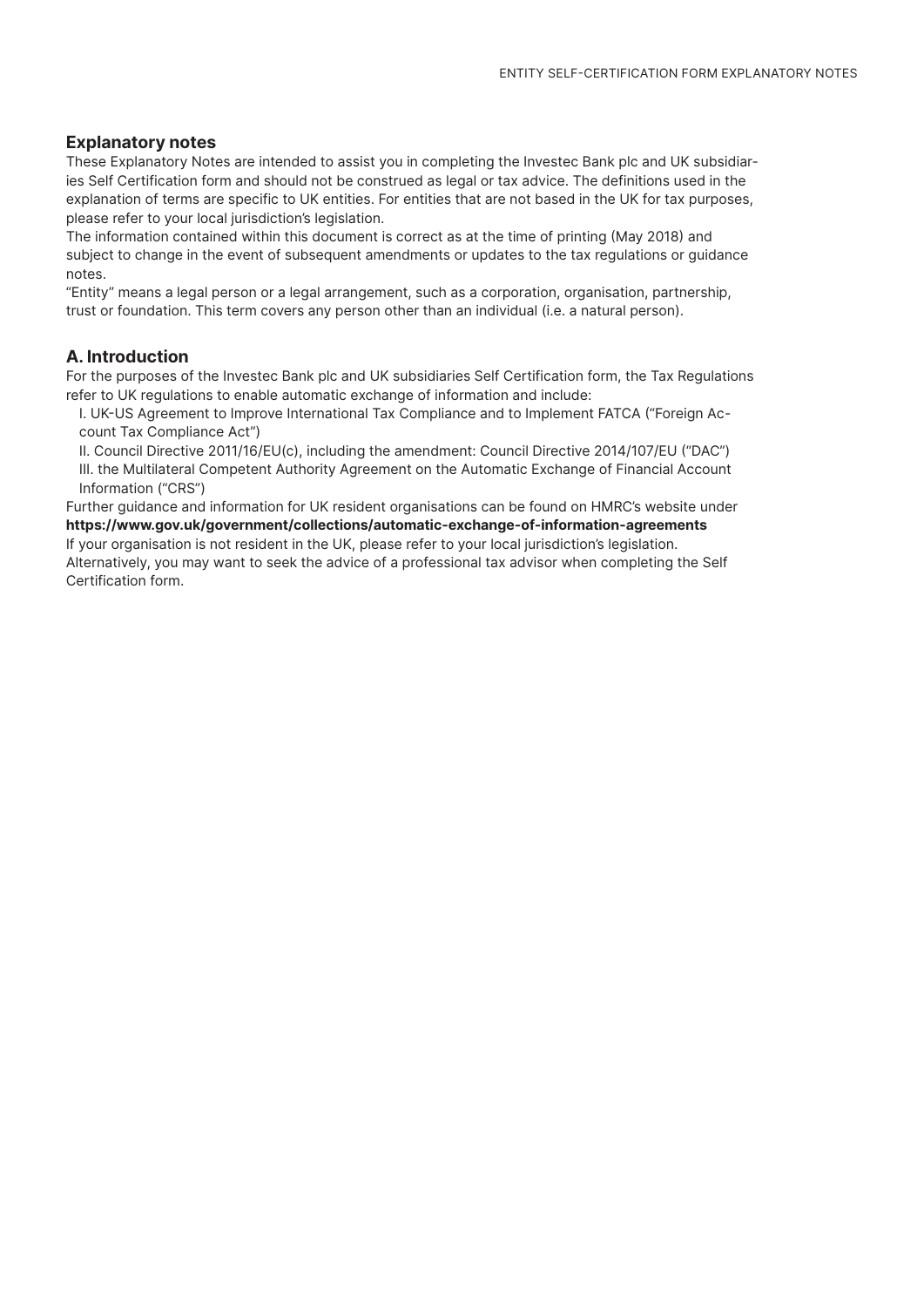## **Section 1: Information about your organisation**

Please provide all the information requested, even if you provided it as part of your recent application.

## **Section 2: Your Organisation's Tax Residency**

Please list all the countries where your organisation is resident for tax purposes. This typically means the country/ countries where your organisation has an obligation to pay taxes or file tax returns.

If you have been given a Tax Identification Number (TIN) by the local tax authority, please provide this. Otherwise please provide some other official registration number which will assist us in identifying you.

## **Section 3: Your Organisation's Tax Status**

Under the FATCA rules, your organisation may be a "U.S. Person", but not a "Specified U. S. Person". To determine which is the case, you should seek advice from a professional tax advisor. Please find the explanations of these terms below as a guidance.

## **Explanation of the terms used in Section 3**

#### **U.S. Person**

- 1. A U.S. citizen or resident individual,
- 2. a partnership or corporation organized in the United States or under the laws of the United States or any State thereof,
- 3. a trust if:
	- a. a court within the United States would have authority under applicable law to render orders or judgments concerning substantially all issues regarding administration of the trust, and
	- b. one or more U.S. persons have the authority to control all substantial decisions of the trust, or
- 4. an estate of a decedent that is a citizen or resident of the United States.

#### **Specified U.S. Person**

Any U.S. person other than:

- 1. a corporation the stock of which is regularly traded on one or more established securities markets;
- 2. any corporation that is a member of the same expanded affiliated group, as defined in section 1471(e)(2) of the U.S. Internal Revenue Code, as a corporation described in clause (1);
- 3. the United States or any wholly owned agency or instrumentality thereof;
- 4. any State of the United States, any U.S. Territory, any political subdivision of any of the foregoing, or any wholly owned agency or instrumentality of any one or more of the foregoing;
- 5. any organisation exempt from taxation under section 501(a) or an individual retirement plan as defined in section 7701(a)(37) of the U.S. Internal Revenue Code;
- 6. any bank as defined in section 581 of the U.S. Internal Revenue Code;
- 7. any real estate investment trust as defined in section 856 of the U.S. Internal Revenue Code;
- 8. any regulated investment company as defined in section 851 of the U.S. Internal Revenue Code or any entity registered with the Securities Exchange Commission under the Investment Company Act of 1940 (15 U.S.C. 80a-64);
- 9. any common trust fund as defined in section 584(a) of the U.S. Internal Revenue Code;
- 10. any trust that is exempt from tax under section 664(c) of the U.S. Internal Revenue Code or that is described in section 4947(a)(1) of the U.S. Internal Revenue Code;
- 11. a dealer in securities, commodities, or derivative financial instruments (including notional principal contracts, futures, forwards, and options) that is registered as such under the laws of the United States or any State; or
- 12. a broker as defined in section 6045(c) of the U.S. Internal Revenue Code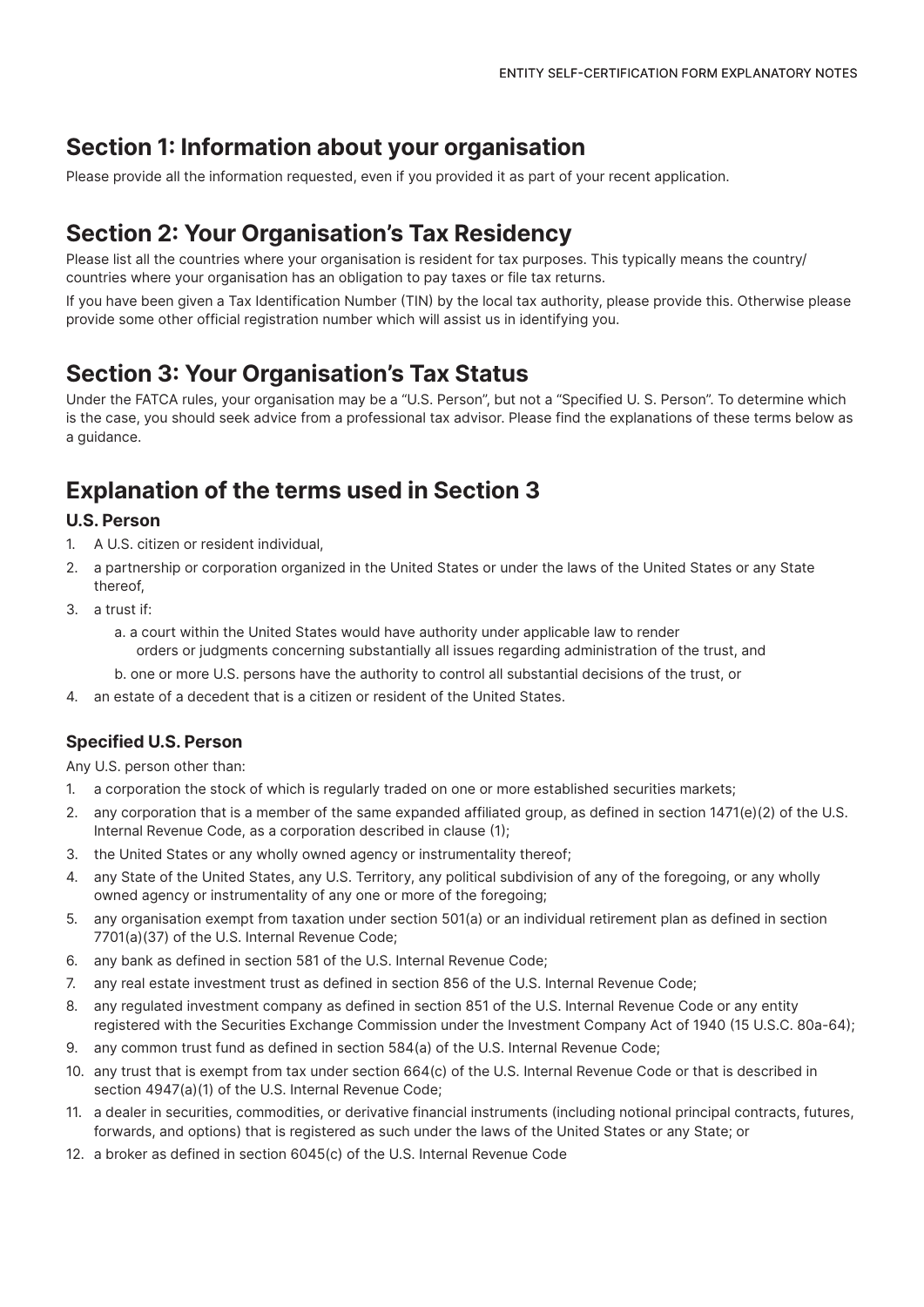## **Section 4: Your Organisation's Tax Classification**

Your organisation's details may be different under different regulations. The form allows you to provide information according to the FATCA agreements in Sections 4a and information according to the CRS/DAC in Section 4b.

If your organisation is a registered Financial Institution, it will have a Global Intermediary Identification Number (GIIN).

If your organisation is a Sponsored Investment Entity, it usually will have its own GIIN. If it has not been registered by your sponsor, please provide your sponsor's name and GIIN instead.

If your organisation is a Sponsored Closely Held Investment Vehicle, please provide your sponsor's name and GIIN.

If your organisation is a trust and is Trustee Documented, please provide the name and GIIN of the Financial Institution acting as a trustee.

If your Financial Institution does not have a GIIN, please tick one of the reasons at the end of this section. If you tick 'Other', please write the reason in the space provided.

#### **FATCA**

The term "passive income" means the portion of gross income that consists of:

- 1. Dividends, including substitute dividend amounts;
- 2. Interest;
- 3. Income equivalent to interest, including substitute interest and amounts received from or with respect to a pool of insurance contracts if the amounts received depend in whole or part upon the performance of the pool;
- 4. Rents and royalties, other than rents and royalties derived in the active conduct of a trade or business conducted, at least in part, by employees of the NFFE;
- 5. Annuities;
- 6. The excess of gains over losses from the sale or exchange of property that gives rise to passive income described in items 1 to 5;
- 7. The excess of gains over losses from transactions (including futures, forwards, and similar transactions) in any commodities, but not including
	- a. Any commodity hedging transaction described in section 954(c)(5)(A) of the U.S. Revenue Code, determined by treating the entity as a controlled foreign corporation; or
	- b. Active business gains or losses from the sale of commodities, but only if substantially all the foreign entity's commodities are property described in paragraph (1), (2), or (8) of section 1221(a) of the U.S. Revenue Code;
- 8. The excess of foreign currency gains over foreign currency losses;
- 9. Net income from "notional principle contracts". These are financial instruments that provide for the payment of amounts by one party to another at specified intervals calculated by reference to a specified index upon a notional principal amount in exchange for specified consideration or a promise to pay similar amounts (NB: in the UK this would normally be a swap);
- 10. Amounts received under cash value insurance contracts; or
- 11. Amounts earned by an insurance company in connection with its reserves for insurance and annuity contracts. However, the following amounts are excluded from any calculation of Passive Income
	- a. Any income from interest, dividends, rents, or royalties that is received or accrued from a related person to the extent such amount is properly allocable to income of such related person that is not passive income. For purposes of this section, a person is a related person with respect to the NFFE if—
		- I. such person is an individual, corporation, partnership, trust, or estate which controls, or is controlled by, the NFFE, or
		- II. such person is a corporation, partnership, trust, or estate which is controlled by the same person or persons which control the NFFE.
	- b. In the case of an NFFE that regularly acts as a dealer in property described in item 6 above of this section (referring to the sale or exchange of property that gives rise to passive income), forward contracts, option contracts, or similar financial instruments (including notional principal contracts and all instruments referenced to commodities)
		- I. Any item of income or gain (other than any dividends or interest) from any transaction (including hedging transactions and transactions involving physical settlement) entered into in the ordinary course of such dealer's trade or business as such a dealer; and
		- II. If such dealer is a dealer in securities, any income from any transaction entered into in the ordinary course of such trade or business as a dealer in securities.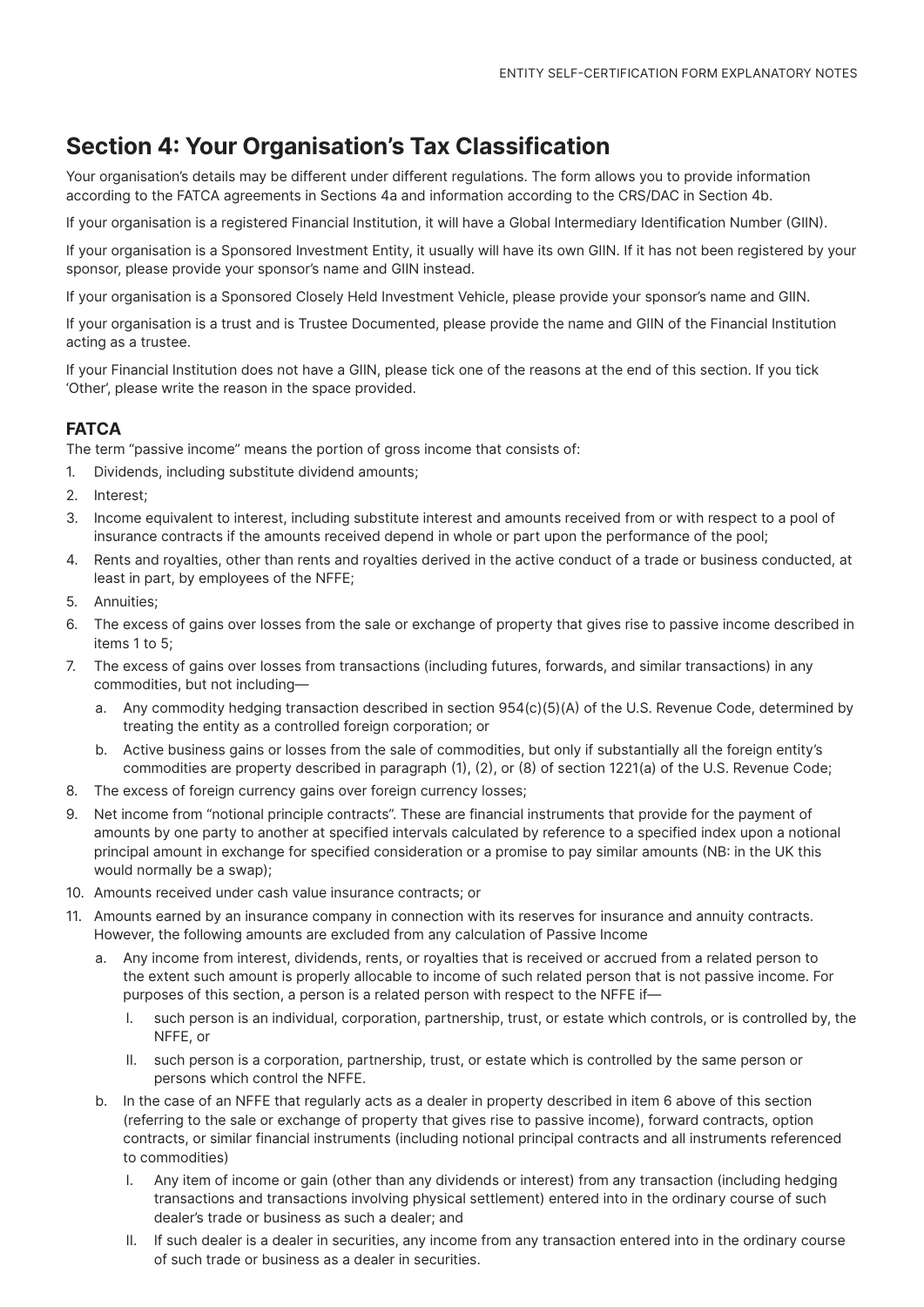### **CRS**

Passive income would generally be considered to include the portion of gross income that consists of:

- 1. dividends;
- 2. interest;
- 3. income equivalent to interest;
- 4. rents and royalties, other than rents and royalties derived in the active conduct of a business conducted, at least in part, by employees of the NFE;
- 5. annuities;
- 6. the excess of gains over losses from the sale or exchange of Financial Assets that gives rise to the passive income described previously;
- 7. the excess of gains over losses from transactions (including futures, forwards, options, and similar transactions) in any Financial Assets;
- 8. the excess of foreign currency gains over foreign currency losses;
- 9. net income from swaps; or
- 10. amounts received under Cash Value Insurance Contracts. Notwithstanding the foregoing, passive income will not include, in the case of a NFE that regularly acts as a dealer in Financial Assets, any income from any transaction entered into in the ordinary course of such dealer's business as such a dealer.

#### **Financial Institution**

The term "Financial Institution" means a Custodial Institution, a Depository Institution, an Investment Entity, or a Specified Insurance Company. In certain sources, where Foreign Financial Institution is used, it means "foreign" from the perspective of the US and therefore includes UK Financial Institutions.

#### **Non Financial Foreign Entity (NFFE)**

An "NFFE" means any Non-U.S. Entity that is not a Financial Institution as defined above, and also includes any Non-U.S. entity that is resident in the United Kingdom or other Partner Jurisdiction and that is not a Financial Institution.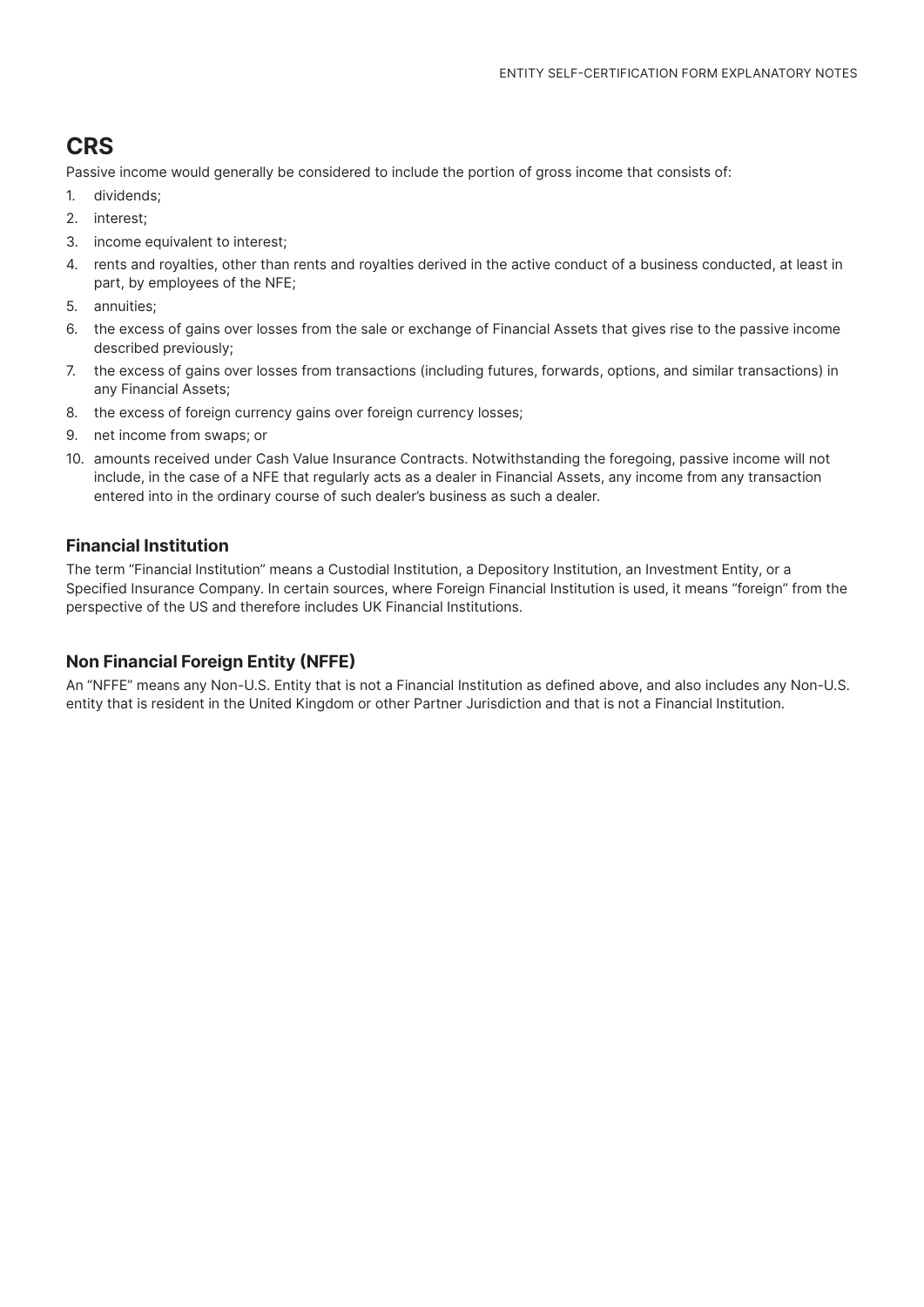## **Explanation of the terms used in Section 4a – Financial Institution classification under FATCA**

#### **Reporting Financial Institution**

A Financial Institution that does not qualify as an Exempt Beneficial Owner, a Deemed Compliant Financial Institution or an otherwise excepted Financial Institution, is required to report its U.S. Reportable Accounts to the IRS.

#### **Registered Deemed Compliant Financial Institution:**

- 1. Financial Institutions with a Local Client Base \*see HMRC's FATCA Guidance or the US Internal Revenue Code (IRC) Title 26: 1.1471-5 (f) (1) (i) (A)
- 2. Non-reporting member of a Participating FFI group \*see HMRC's FATCA Guidance or the US IRC Title 26: 1.1471-5 (f) (1) (i) (B)
- 3. Qualified Collective Investment Vehicle \*see HMRC's FATCA Guidance or the US IRC Title 26: 1.1471-5 (f) (1) (i) (C)
- 4. Restricted Funds \*see HMRC's FATCA Guidance or the US IRC Title 26: 1.1471-5 (f) (1) (i) (D)
- 5. Qualified credit card issuers \*see HMRC's FATCA Guidance or the US IRC Title 26: 1.1471-5 (f) (1) (i) (E)
- 6. Sponsored Investment Entity \*see HMRC's FATCA Guidance or the US IRC Title 26: 1.1471-5 (f) (1) (i) (F)

#### **Sponsored, Closely held Investment Vehicle**

An FFI is a Sponsored, Closely held Investment Vehicle if it meets the requirements described in paragraphs (1), (2) and (3) and the sponsoring entity meets the requirements of paragraph (4) of the below section:

- 1. The FFI is an FFI solely because it is an investment entity and is not a Qualified Intermediary, Withholding Foreign Partnership, or Withholding Foreign Trust.
- 2. A participating FFI, reporting Model 1 FFI, or U.S. financial institution agrees to fulfil all due diligence, withholding, and reporting responsibilities that the FFI would have assumed if it were a participating FFI.
- 3. Twenty or fewer individuals own all of the debt and equity interests in the FFI (disregarding debt interests owned by U.S. financial institutions, participating FFIs, registered deemed-compliant FFIs, and certified deemed-compliant FFIs and equity interests owned by an entity if that entity owns 100 percent of the equity interests in the FFI and is itself a sponsored FFI under this paragraph).
- 4. The sponsoring entity complies with the following requirements:
- I. The sponsoring entity has registered with the IRS as a sponsoring entity;
- II. The sponsoring entity agrees to perform, on behalf of the FFI, all due diligence, withholding, reporting, and other requirements that the FFI would have been required to perform if it were a participating FFI and retains documentation collected with respect to the FFI for a period of six years;
- III. The sponsoring entity identifies the FFI in all reporting completed on the FFI's behalf to the extent required under 1.1471-4(d)(2)(ii)(C) and 1.1474-1 of the US Internal Revenue Code;
- IV. Performs the verification procedures required under 1.1471-4(f) on behalf of the FFI, including the certification required under 1.1471- 4(f)(3) of the US Internal Revenue Code;
- V. Performs the verification procedures required under paragraphs 1.1471-5 (j) and 1.1471-5 (k) of the US Internal Revenue Code; and
- VI. The sponsoring entity has not had its status as a sponsor revoked.

#### **The Trust is Trustee documented (UK Trusts Only)**

For UK resident Trusts that are Investment Entities where the Trustee of the Trust is a Reporting Model 1 Foreign Financial Institution, Participating Foreign Financial Institution or Reporting US Financial Institution, and the Trustee reports all information required with respect to all U.S. Reportable Accounts of the Trust, the Trust itself will be treated as a Non-Reporting UK Financial Institution and will not be required to register with the IRS.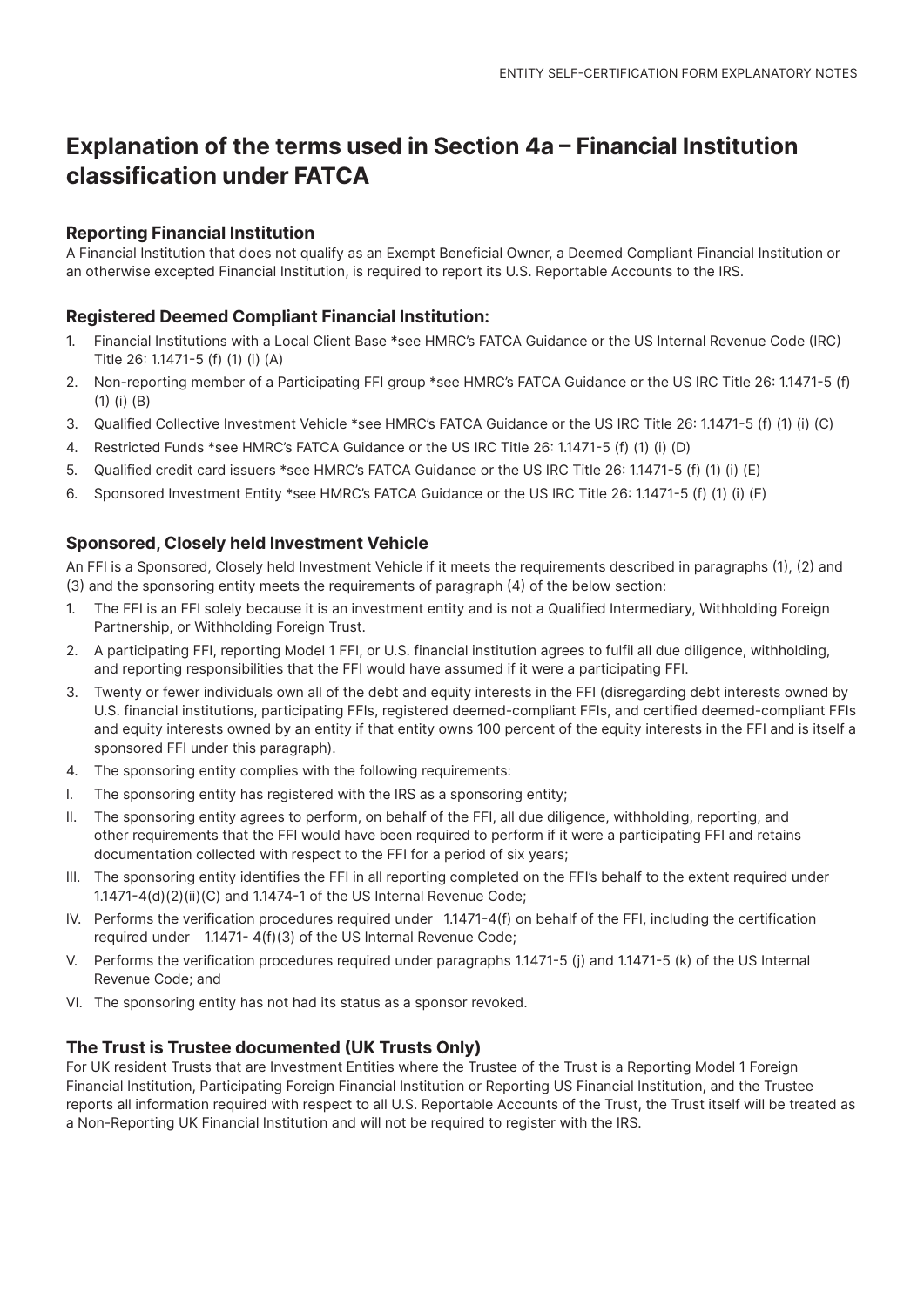## **Exempt Beneficial Owner**

For definitions please see section 1.1471-6 of the US Internal Revenue Code. These entities include:

- 1. Any foreign government, any political subdivision of a foreign government, or any wholly owned agency or instrumentality of any one or more of the foregoing
- 2. Any international organisation or any wholly owned agency or instrumentality thereof.

This term includes any office of:

- I. The International Monetary Fund
- II. The World Bank
- III. The International Bank for Reconstruction and Development
- IV. The International Finance Corporation
- V. The International Finance Corporation Order, 1955 (SI 1955 No.1954)
- VI. The International Development Association
- VII. The Asian Development Bank
- VIII. The African Development Bank
- IX. The European Community
- X. The European Coal and Steel Community
- XI. The European Atomic Energy Community
- XII. The European Investment Bank
- XIII. The European Bank for Reconstruction and Development
- XIV. The OECD Support Fund
- XV. The Inter-American Development Bank
- 3. Foreign central bank of issue

This term also includes the Bank for International Settlements

- 4. Governments of U.S. territories
- 5. Certain retirement funds

#### This term includes:

- I. Treaty-qualified retirement fund
- II. Broad participation retirement fund
- III. Narrow participation retirement funds
- IV. Fund formed pursuant to a plan similar to a section 401(a) plan
- 6. Entities wholly owned by exempt beneficial owners

#### **Certified Deemed Compliant Financial Institution (excluding Sponsored, closely held Investment Vehicles)**

This category includes:

- 1. Non-Registering local bank \*see HMRC's FATCA Guidance or the US Internal Revenue Code (IRC) Title 26: 1.1471-5 (f)  $(2)$  (i)
- 2. Financial Institutions with only Low Value Accounts \*see HMRC's FATCA Guidance or the US IRC Title 26: 1.1471-5 (f) (2) (ii)
- 3. Limited Life debt Investment Entities \*see HMRC's FATCA Guidance or the US IRC Title 26: 1.1471-5 (f) (2) (iv)
- 4. Investment Advisers and Investment Managers \*see HMRC's FATCA Guidance or the US IRC Title 26: 1.1471-5 (f) (2) (v)
- 5. Owner Documented Foreign Financial Institutions \*see HMRC's FATCA Guidance or the US IRC Title 26: 1.1471-5 (f) (3)
- 6. Excepted inter-affiliate FFI \*see HMRC's FATCA Guidance or the US IRC Title 26: 1.1471-5 (e) (5) (iv)

#### **Non-Participating Financial Institution (NPFI)**

A Financial Institution that is not FATCA compliant. This non-compliance arises either where:

- 1. the Financial Institution is located in a jurisdiction that does not have an Intergovernmental Agreement with the US and the Financial Institution has not entered into a FATCA Agreement with the IRS, or,
- 2. the Financial Institution is classified by the IRS as being a NPFI following the conclusion of the procedures for significant non-compliance being undertaken. In this case a UK Financial Institution will only be classed as an NPFI where there is significant non-compliance with the UK legislation and, after a period of enquiry, that non-compliance has not been addressed to HMRC's satisfaction. In such circumstances the UK Financial Institution's details may be published electronically by the IRS and the Financial Institution will cease to be covered by the Agreement.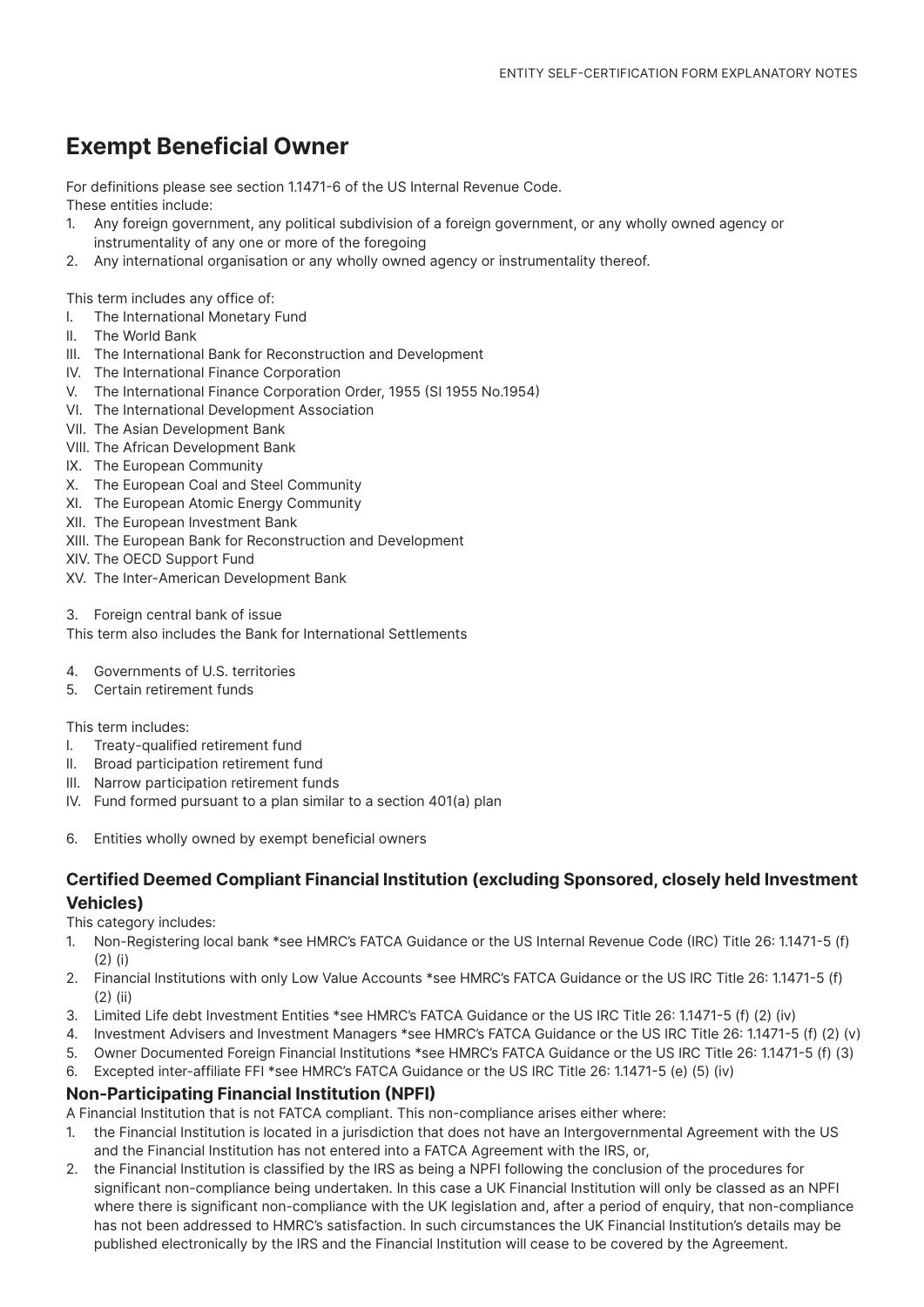## **Explanation of the terms used in Section 4b – Financial Institution classification under the CRS/DAC**

#### **Investment Entity**

The term "Investment Entity" means any Entity:

- 1. that primarily conducts as a business one or more of the following activities or operations for or on behalf of a customer:
	- I. trading in money market instruments (cheques, bills, certificates of deposit, derivatives, etc.); foreign exchange; exchange, interest rate and index instruments; transferable securities; or commodity futures trading;
	- II. individual and collective portfolio management; or
	- III. otherwise investing, administering, or managing Financial Assets or money on behalf of other persons; or
- 2. the gross income of which is primarily attributable to investing, reinvesting, or trading in Financial Assets, if the Entity is managed by another Entity that is a Depository Institution, a Custodial Institution, a Specified Insurance Company, or an Investment Entity described in subparagraph (1).

An Entity is treated as primarily conducting as a business one or more of the activities described in subparagraph (1), or an Entity's gross income is primarily attributable to investing, reinvesting, or trading in Financial Assets for purposes of subparagraph (2), if the Entity's gross income attributable to the relevant activities equals or exceeds 50 per cent of the Entity's gross income during the shorter of: (i) the three-year period ending on 31 December of the year preceding the year in which the determination is made; or (ii) the period during which the Entity has been in existence. The term "Investment Entity" does not include an Entity that is an Active NFE because it meets any of the criteria in subparagraphs under Section 5 below.has not been addressed to HMRC's satisfaction. In such circumstances the UK Financial Institution's details may be published electronically by the IRS and the Financial Institution will cease to be covered by the Agreement.

#### **Non-Participating Jurisdiction**

A jurisdiction that is not a party to, or a territory covered by the CRS at the time of the completion of the Self-certification form.

#### **Depository Institution**

The term "Depository Institution" means any Entity that accepts deposits in the ordinary course of a banking or similar business.

#### **Custodial Institution**

The term "Custodial Institution" means any Entity that holds, as a substantial portion of its business, Financial Assets for the account of others. An Entity holds Financial Assets for the account of others as a substantial portion of its business if the Entity's gross income attributable to the holding of Financial Assets and related financial services equals or exceeds 20 per cent of the Entity's gross income during the shorter of: (i) the three-year period that ends on 31 December (or the final day of a non-calendar year accounting period) prior to the year in which the determination is being made; or (ii) the period during which the Entity has been in existence.

#### **Specified Insurance Company**

The term "Specified Insurance Company" means any Entity that is an insurance company (or the holding company of an insurance company) that issues, or is obligated to make payments with respect to, a Cash Value Insurance Contract or an Annuity Contract.

Your organisation's details may be different under different regulations. The form allows you to capture information according to the FATCA agreements in Sections 4c and information according to the CRS/DAC in Section 4d There are four types of NFFE under the FATCA regulation. These are explained under Section 4c below. There are two main types of NFE under the CRS/DAC regulation. These are explained under Section 4d below. If you determine that your organisation is a Passive NFFE under Section 4c or a Passive NFE under Section 4d, you must also complete Section 5.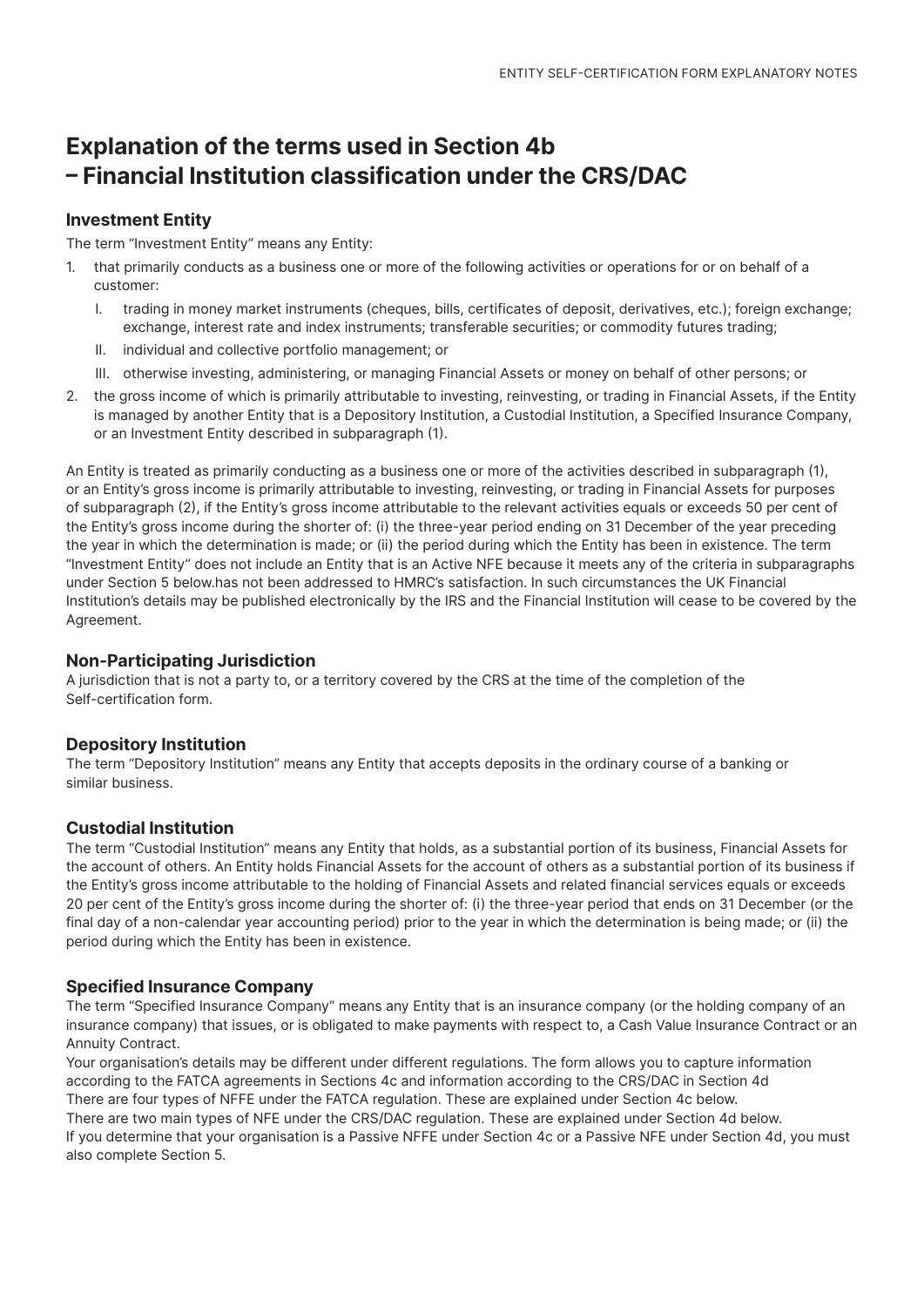## **Explanation of the terms used in Section 4c – Non-Financial Foreign Entity (NFFE) classification under FATCA**

#### **Active NFFE**

An "Active NFFE" means any NFFE that meets any of the following criteria:

- 1. Less than 50 percent of the NFFE's gross income for the preceding calendar year or other appropriate reporting period is passive income and less than 50 percent of the assets held by the NFFE during the preceding calendar year or other appropriate reporting period are assets that produce or are held for the production of passive income;
- 2. The stock of the NFFE is regularly traded on an established securities market or the NFFE is a Related Entity of an Entity the stock of which is traded on an established securities market;
- 3. The NFFE is organized in a U.S. Territory and all of the owners of the payee are bona fide residents of that U.S. Territory;
- 4. The NFFE is a non-U.S. government, a government of a U.S. Territory, an international organisation, a non-U.S. central bank of issue, or an Entity wholly owned by one or more of the foregoing;
- 5. Substantially all of the activities of the NFFE consist of holding (in whole or in part) the outstanding stock of, and providing financing and services to, one or more subsidiaries that engage in trades or businesses other than the business of a Financial Institution, except that an NFFE shall not qualify for this status if the NFFE functions (or holds itself out) as an investment fund, such as a private equity fund, venture capital fund, leveraged buyout fund or any investment vehicle whose purpose is to acquire or fund companies and then hold interests in those companies as capital assets for investment purposes;
- 6. The NFFE is not yet operating a business and has no prior operating history, but is investing capital into assets with the intent to operate a business other than that of a Financial Institution; provided, that the NFFE shall not qualify for this exception after the date that is 24 months after the date of the initial organisation of the NFFE;
- 7. The NFFE was not a Financial Institution in the past five years, and is in the process of liquidating its assets or is reorganizing with the intent to continue or recommence operations in a business other than that of a Financial Institution;
- 8. The NFFE primarily engages in financing and hedging transactions with or for Related Entities that are not Financial Institutions, and does not provide financing or hedging services to any Entity that is not a Related Entity, provided that the group of any such Related Entities is primarily engaged in a business other than that of a Financial Institution; or
- 9. The NFFE meets all of the following requirements:
	- I. It is established and maintained in its country of residence exclusively for religious, charitable, scientific, artistic, cultural, or educational purposes;
	- II. It is exempt from income tax in its country of residence;
	- III. It has no shareholders or members who have a proprietary or beneficial interest in its income or assets;
	- IV. The applicable laws of the Entity's country of residence or the Entity's formation documents do not permit any income or assets of the Entity to be distributed to, or applied for the benefit of, a private person or non-charitable Entity other than pursuant to the conduct of the Entity's charitable activities, or as payment of reasonable compensation for services rendered, or as payment representing the fair market value of property which the Entity has purchased; and
	- V. The applicable laws of the Entity's country of residence or the Entity's formation documents require that, upon the Entity's liquidation or dissolution, all of its assets be distributed to a governmental Entity or other non-profit organisation, or escheat to the government of the Entity's country of residence or any political subdivision thereof.

#### **Direct Reporting NFFE**

An NFFE that is required to elect to, and report directly to the IRS certain information about its direct or indirect substantial U.S. owners. The NFFE

will also be required to register with the IRS to obtain its Global Intermediary Identification Number (GIIN).

#### **Sponsored Direct Reporting NFFE**

A NFFE is a Sponsored Direct Reporting NFFE if the NFFE is a Direct Reporting NFFE and if another entity, other than a Non-participating Financial

Institution, has agreed with the NFFE to act as its sponsoring entity.

#### **Passive NFFE**

All other NFFEs not falling under any of the NFFE categories listed above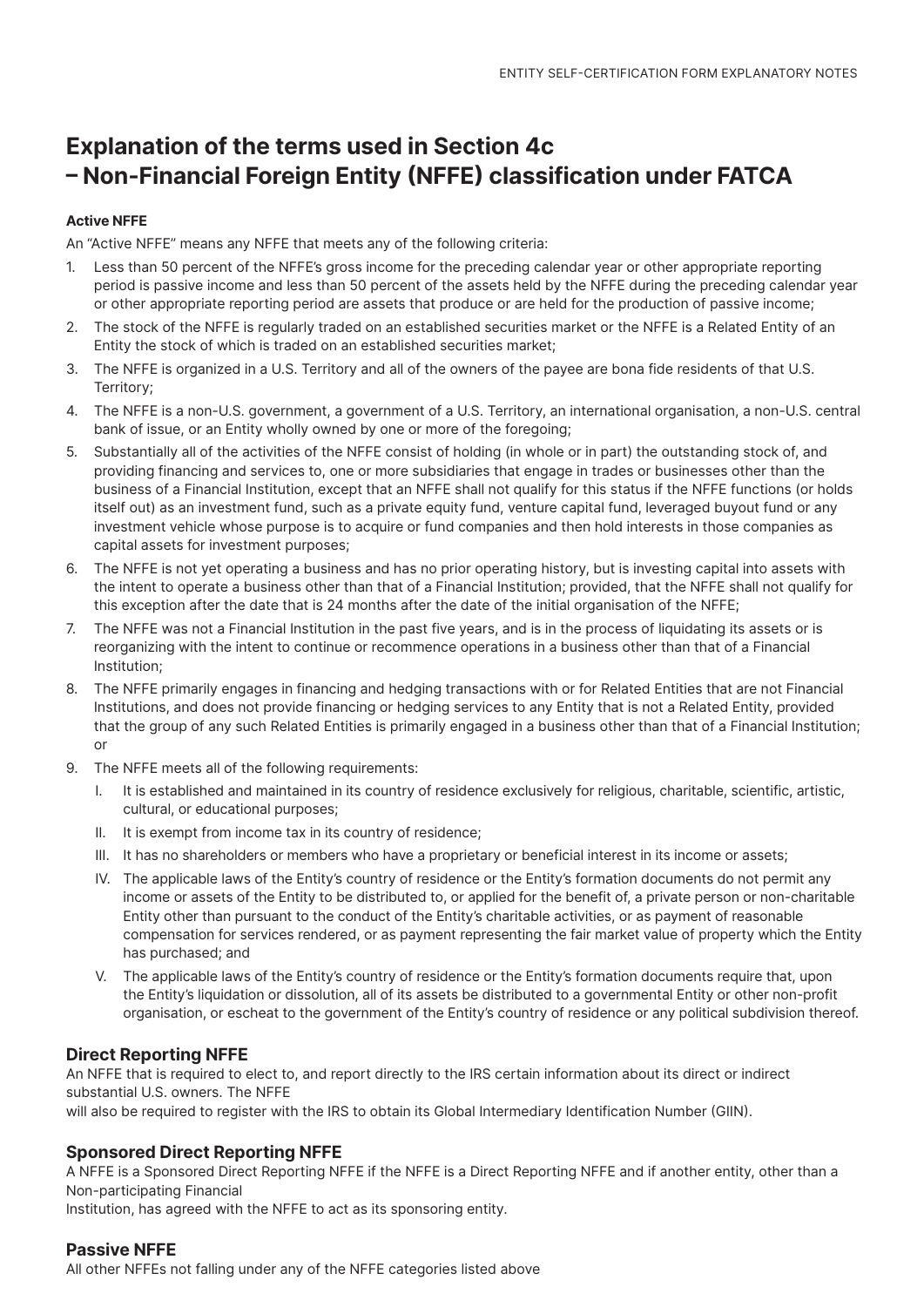## **Explanation of the terms used in Section 4d – Non-Financial Entity (NFE) classification under the CRS/DAC**

#### **NFE**

The term "NFE" means any Entity that is not a Financial Institution.

#### **Active NFE**

The term "Active NFE" means any NFE that meets any of the following criteria:

- 1. Less than 50 per cent of the NFE's gross income for the preceding calendar year or other appropriate reporting period is passive income and less than 50 per cent of the assets held by the NFE during the preceding calendar year or other appropriate reporting period are assets that produce or are held for the production of passive income
- 2. The stock of the NFE is regularly traded on an established securities market or the NFE is a Related Entity of an Entity the stock of which is regularly traded on an established securities market;
- 3. The NFE is a Governmental Entity, an International Organisation, a Central Bank , or an Entity wholly owned by one or more of the foregoing;
- 4. Substantially all of the activities of the NFE consist of holding (in whole or in part) the outstanding stock of, or providing financing and services to, one or more subsidiaries that engage in trades or businesses other than the business of a Financial Institution, except that an NFE does not qualify for this status if the NFE functions (or holds itself out) as an investment fund, such as a private equity fund, venture capital fund, leveraged buyout fund, or any investment vehicle whose purpose is to acquire or fund companies and then hold interests in those companies as capital assets for investment purposes;
- 5. The NFE is not yet operating a business and has no prior operating history, but is investing capital into assets with the intent to operate a business other than that of a Financial Institution, provided that the NFE does not qualify for this exception after the date that is 24 months after the date of the initial organisation of the NFE;
- 6. The NFE was not a Financial Institution in the past five years, and is in the process of liquidating its assets or is reorganizing with the intent to continue or recommence operations in a business other than that of a Financial Institution;
- 7. The NFE primarily engages in financing and hedging transactions with, or for, Related Entities that are not Financial Institutions, and does not provide financing or hedging services to any Entity that is not a Related Entity, provided that the group of any such Related Entities is primarily engaged in a business other than that of a Financial Institution; or
- 8. The NFE meets all of the following requirements:
	- I. It is established and operated in its jurisdiction of residence exclusively for religious, charitable, scientific, artistic, cultural, athletic, or educational purposes; or it is established and operated in its jurisdiction of residence and it is a
	- II. professional organisation, business league, chamber of commerce, labour organisation, agricultural or horticultural organisation, civic league or an organisation operated exclusively for the promotion of social welfare;
	- III. It is exempt from income tax in its jurisdiction of residence;
	- IV. It has no shareholders or members who have a proprietary or beneficial interest in its income or assets;
	- V. The applicable laws of the NFE's jurisdiction of residence or the NFE's formation documents do not permit any income or assets of the NFE to be distributed to, or applied for the benefit of, a private person or non-charitable Entity other than pursuant to the conduct of the NFE's charitable activities, or as payment of reasonable compensation for services rendered, or as payment representing the fair market value of property which the NFE has purchased; and
	- VI. The applicable laws of the NFE's jurisdiction of residence or the NFE's formation documents require that, upon the NFE's liquidation or dissolution, all of its assets be distributed to a Governmental Entity or other non-profit organisation, or escheat to the government of the NFE's jurisdiction of residence or any political subdivision thereof.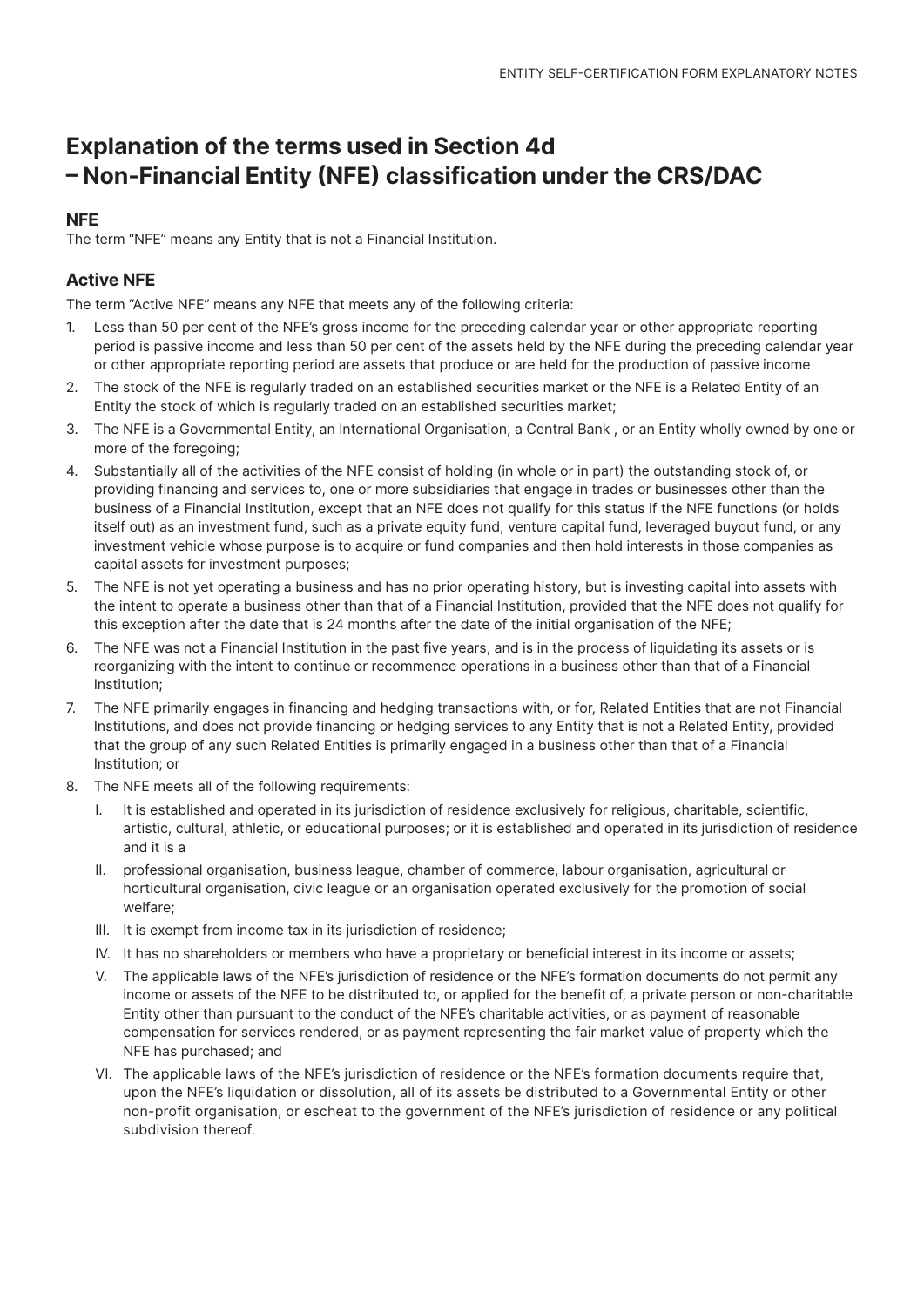#### **Government Entity**

The term "Government Entity" means the government of a jurisdiction, any political subdivision of a jurisdiction (which, for the avoidance of doubt, includes a state, province, county, or municipality), or any wholly owned agency or instrumentality of a jurisdiction or of any one or more of the foregoing (each, a "Government Entity"). This category is comprised of the integral parts, controlled entities, and political subdivisions of a jurisdiction.

- 1. An "integral part" of a jurisdiction means any person, organisation, agency, bureau, fund, instrumentality, or other body, however designated, that constitutes a governing authority of a jurisdiction. The net earnings of the governing authority must be credited to its own account or to other accounts of the jurisdiction, with no portion inuring to the benefit of any private person. An integral part does not include any individual who is a sovereign, official, or administrator acting in a private or personal capacity.
- 2. A controlled entity means an Entity that is separate in form from the jurisdiction or that otherwise constitutes a separate juridical entity, provided that:
	- I. The Entity is wholly owned and controlled by one or more Government Entities directly or through one or more controlled entities;
	- II. The Entity's net earnings are credited to its own account or to the accounts of one or more Government Entities, with no portion of its income inuring to the benefit of any private person; and
	- III. The Entity's assets vest in one or more Government Entities upon dissolution.
- 3. Income does not inure to the benefit of private persons if such persons are the intended beneficiaries of a government program, and the program activities are performed for the general public with respect to the common welfare or relate to the administration of some phase of government. Notwithstanding the foregoing, however, income is considered to inure to the benefit of private persons if the income is derived from the use of a government entity to conduct a commercial business, such as a commercial banking business, that provides financial services to private persons.